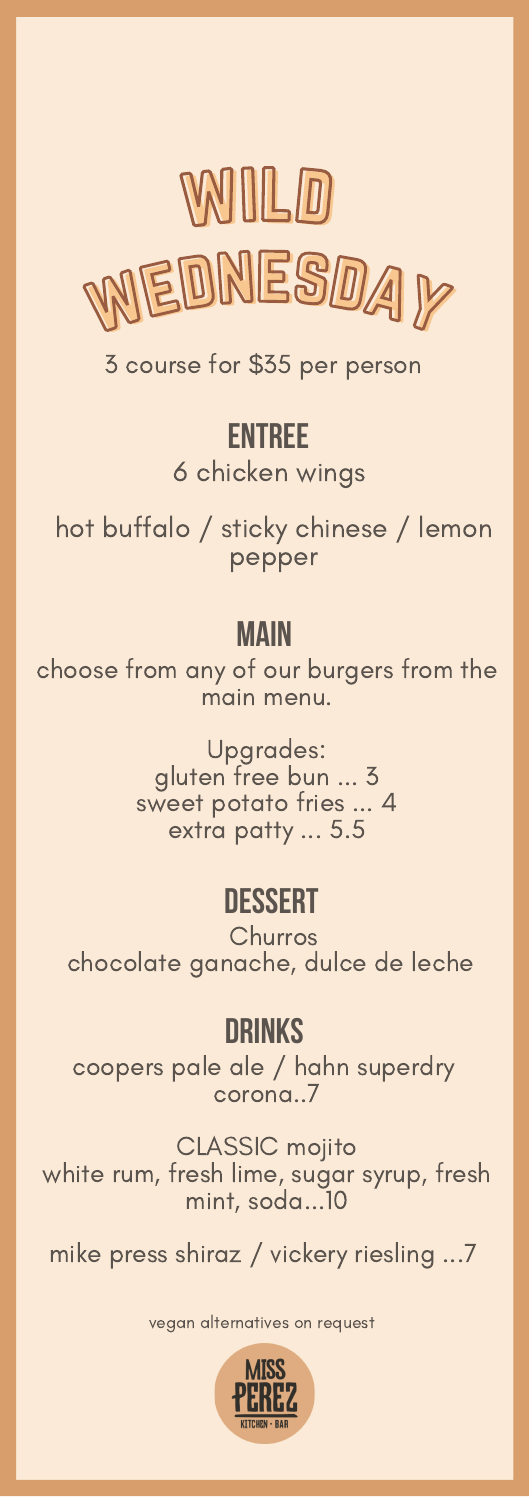



join us every wednesday 5pm - 8pm

dine in only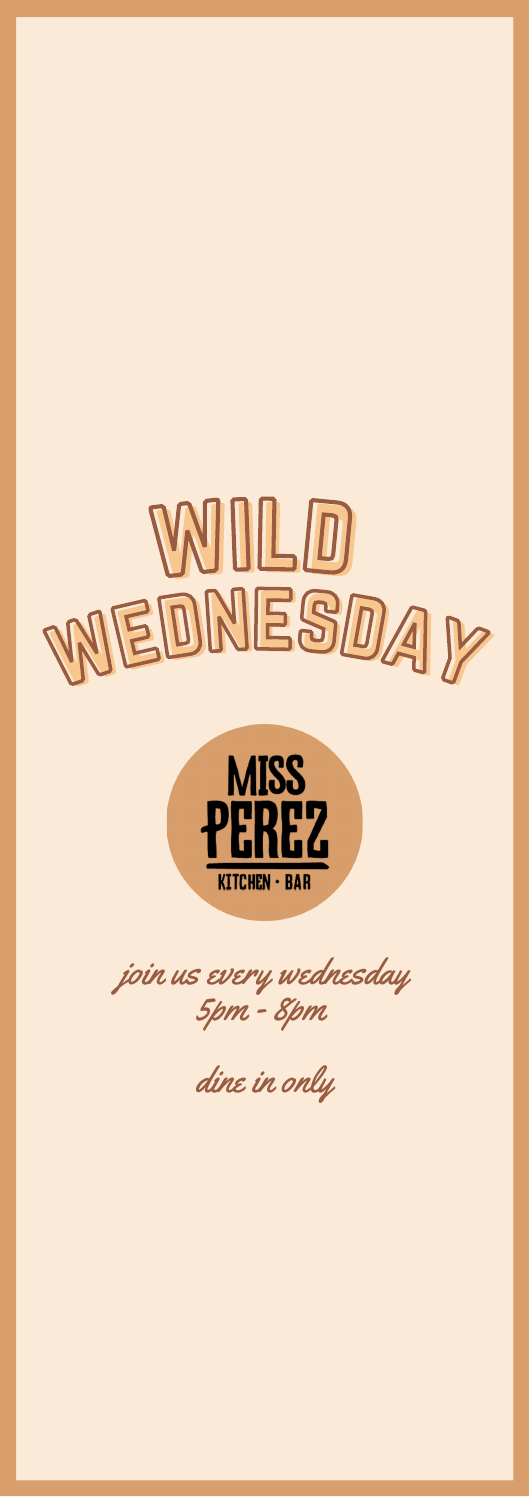

### **AFFOGATO**

vanilla ice cream & fresh espresso ... 10 add a shot ... 6 baileys frangelico kahlua

### **CHURROS**

chocolate ganache, dulce de leche ... 15

#### **CREME CARAMEL**

dulce de leche, dry raspberry...15

#### Arrozcon leche decocO V GF DF

coconut rosewater rice pudding ... 12



| 3.8 |
|-----|
| 3.8 |
| 3.8 |
| 3.8 |
| 4.2 |
| 4.5 |
| 4.5 |
| 4.5 |
| 5.0 |
| 5.0 |
| 5.0 |
| 1.5 |
|     |

upgrade to a mug or extra shot +80c alt milk: almond, oat, soy, zymil +80c

tea

pot for one ... 4 / pot for two ... 7

english breakfast, earl grey, chamomile, peppermint, honeydew green, chai